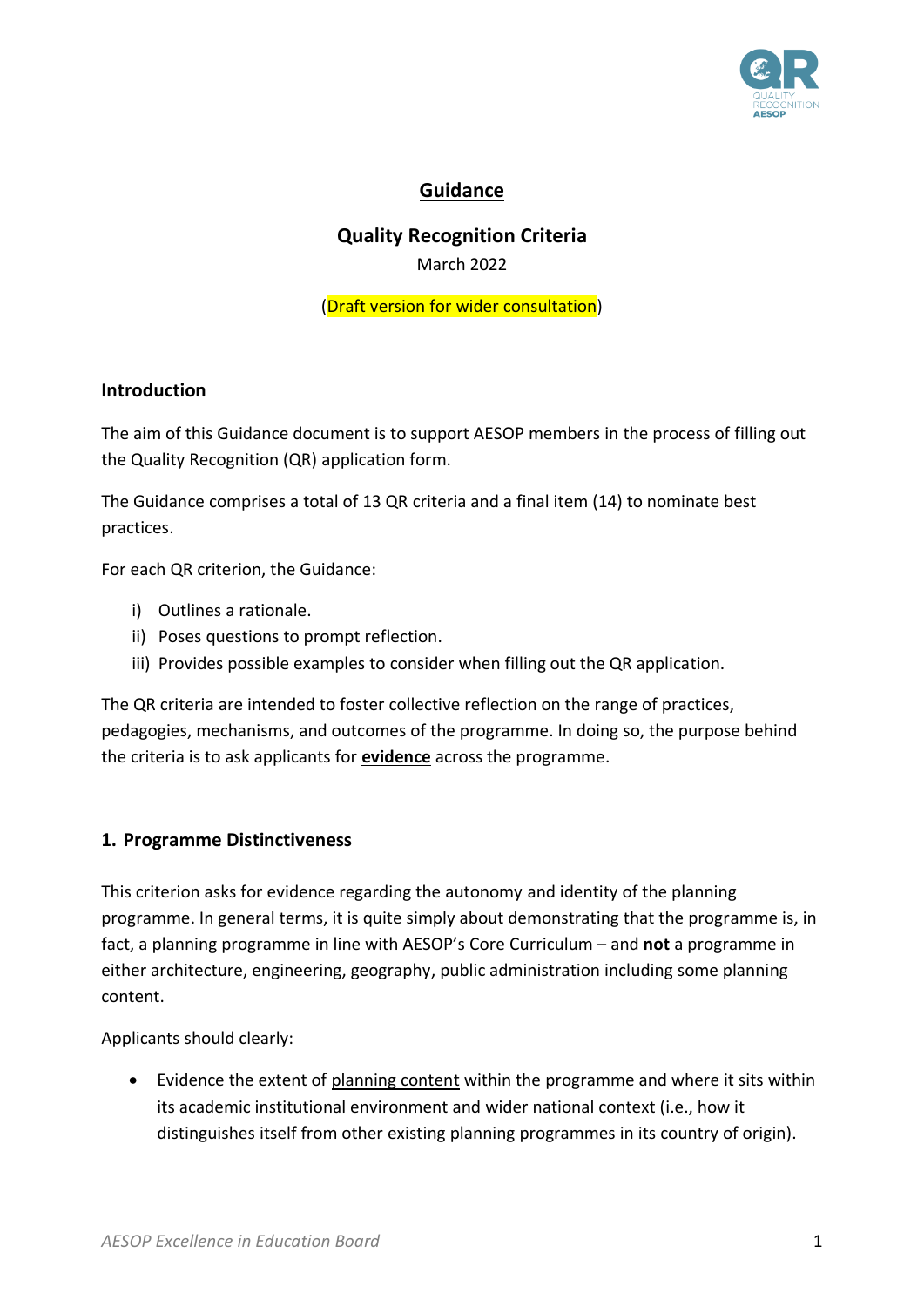

• Elaborate on whether the planning programme specialises in any key subfield(s) of the planning discipline (e.g., community planning; spatial planning; urban planning; regional planning; environmental planning; development planning; urban design; urbanism, etc.).

A planning programme can evidently focus on imparting broader planning knowledge – or be more specialised in a particular planning subfield. Both situations may elicit cases of programme distinctiveness, e.g., a programme's structure, its broader or specific contents, and/or its learning outcomes. A programme's distinctiveness can emphasise its particular planning tradition, i.e., how planning is substantially embedded in the course modules, their learning outcomes, etc. so long as it is aligned with AESOP's Core Curriculum.

### **2. Professional Ethics**

This criterion first asks for evidence concerning the normative standards which planners should adhere to in their professional practice, i.e., the aspirational principles that planners should commit to in their everyday work. The ethical framework of reference pertaining to planning programmes may include (but is not limited to) the following principles: (i) serving the public interest; (ii) independent professional judgement; (iii) protection of the profession's integrity; and (iv) facilitating the public understanding of planning activities.

Applicants should consider the following questions:

- How are different ethical reasonings embedded in the teaching?
- How are ethical attitudes promoted within the programme?
- How are ethical dilemmas discussed in the programme?

- Reference to some of the global and/or local codes of ethical practice (RTPI, AICP, national chambers of planners, etc.).
- The implementation of the normative standards in practice-oriented courses (e.g., studios, labs, etc.).
- Acknowledgment of professional ethics through different topics relevant for the general field covered by the academic programme.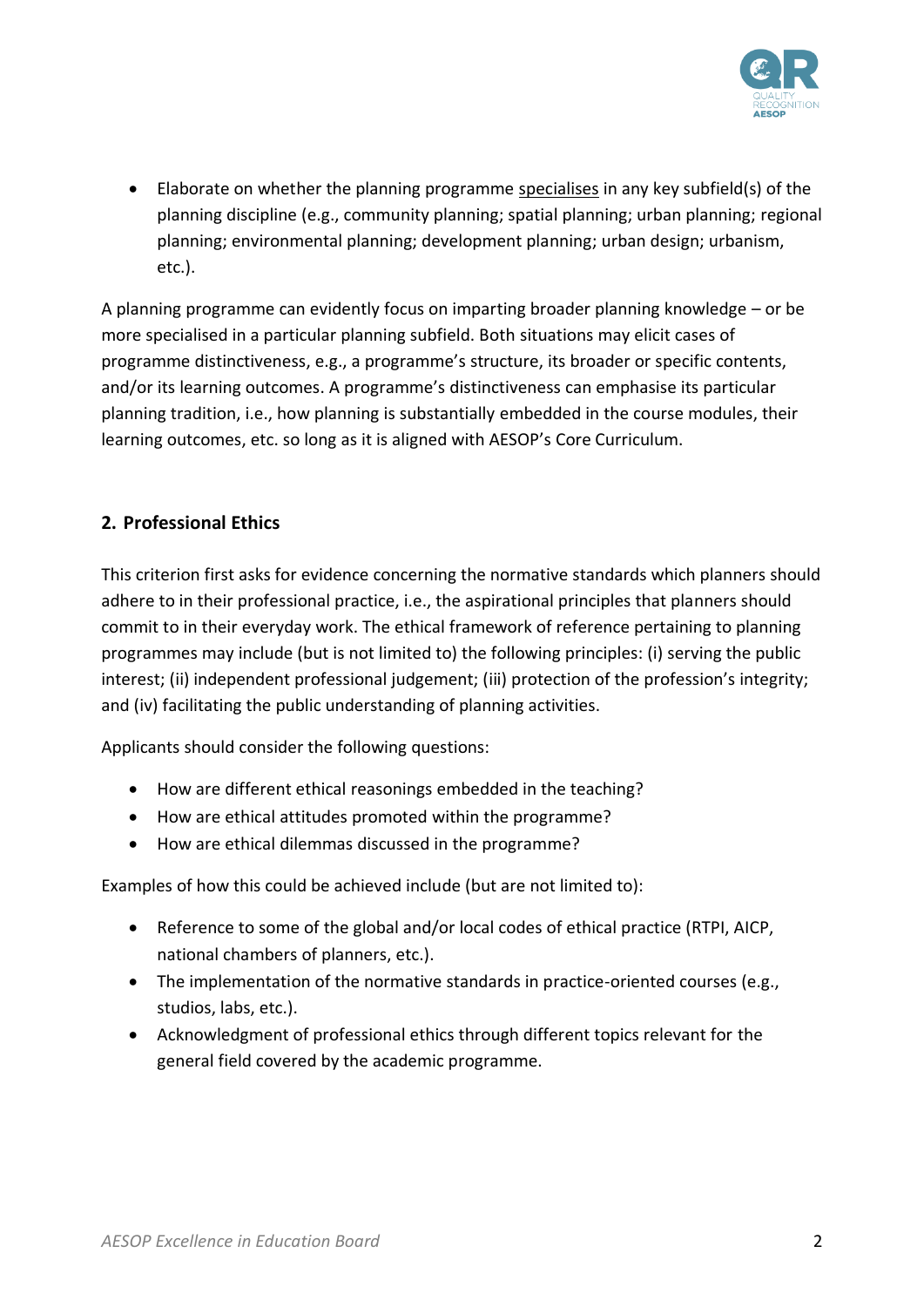

## **3. Spatial Foci**

This criterion asks for evidence concerning the specific territorial/spatial scale(s) and type(s) of geographical area, which the programme focuses and builds its identity on. It asks for evidence illustrating how a specific territorial/spatial scale or type of geographical area integrates spatially-relevant content or problems pertaining to *inter alia* land use patterns, mobility and transport, housing, the natural environment, etc. Spatial foci could also address the interplay between theoretical and more practice-oriented issues at the particular scale.

Applicants should consider the following questions:

- Which specific territorial/spatial scale(s) (e.g., national, regional, subregional, neighbourhood) is/are emphasised in the programme?
- Which types of geographical area(s) (e.g., rural, urban, coastal, marine) are emphasised in the programme and how is spatially-relevant content integrated?
- How do students gain awareness about relationships between territorial/spatial scales?

Examples of how this could be achieved include (but are not limited to):

- Core planning courses (e.g., planning theory, planning law, policy-making, data collection) that incorporate cases with a specific spatial foci.
- Courses focused on a specific territorial/spatial scale (e.g., regional planning) and the scalar implications of specific issues (e.g., climate change; economic development; innovation; etc.)
- Courses that visualise spatial foci through technical skills (e.g., mapping, surveying, GIS, 3D visualisation).

### **4. Global Context**

This criterion asks for evidence concerning how planning students get exposed to the global context (beyond Europe), (i.e., how students come to understand contemporary planning challenges in an interconnected world). Exposing students to the global context is also about increasing their awareness about global driving forces beyond national and European borders, and their relevance and implications.

Applicants should consider the following questions: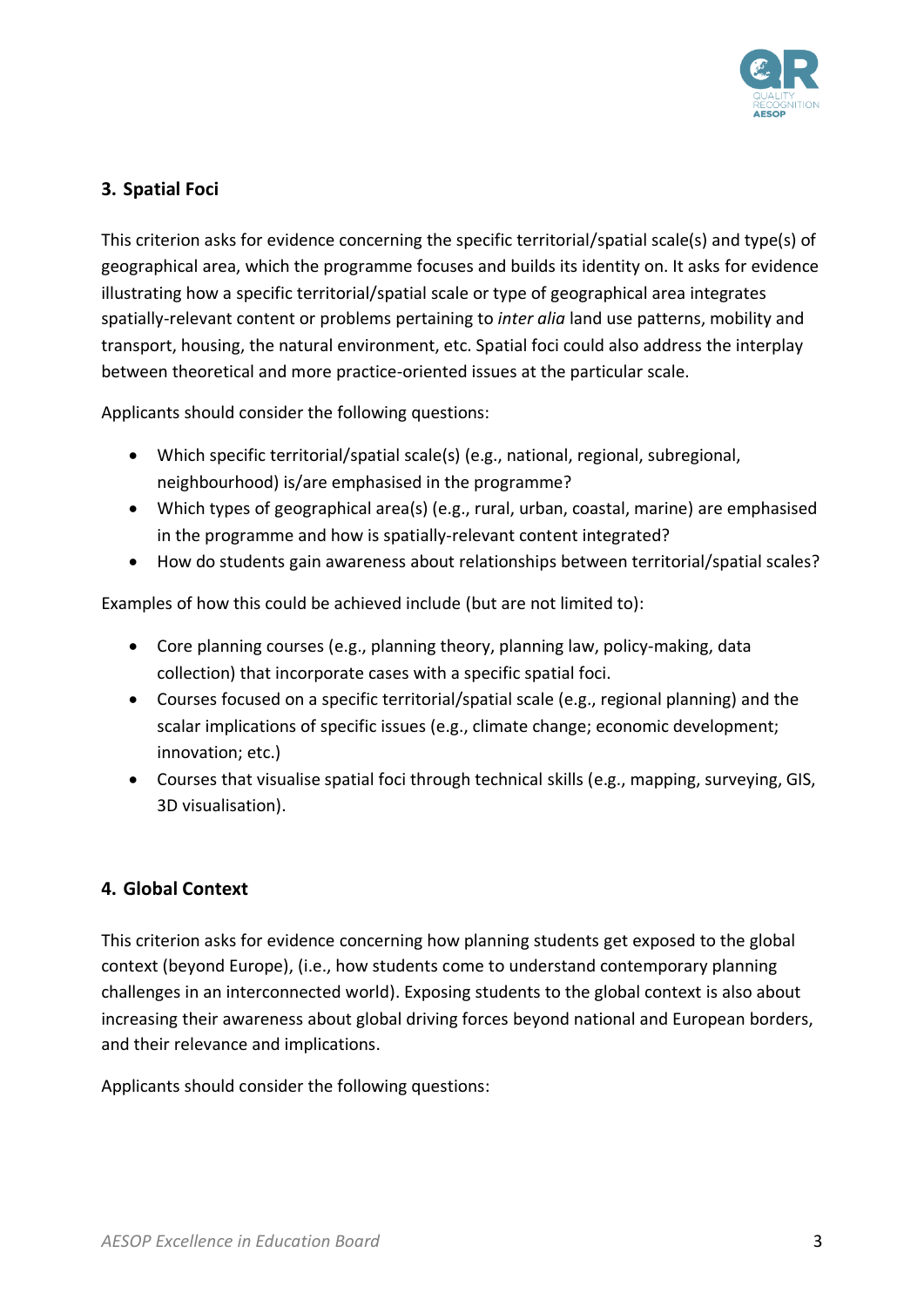

- How are students introduced to issues and processes operating at the global scale, e.g., neoliberalisation, climate change, migration, financialisation, inequality, geopolitics, urbanisation, digitalisation, pandemics, etc.?
- How are different global perspectives embedded in the programme, e.g., climate change mitigation, financialisation, conflict, etc.?
- How are students encouraged to see themselves as global citizens?

Examples of how the above questions can be addressed include (but are not limited to):

- Students covering similar curricular themes but in different geographical contexts (i.e., Global South and Global North), e.g., through international comparative studies or by participating in a joint programme delivery between planning schools.
- Use of case study material from different geographical contexts, beyond the national context targeting the above questions.
- In course modules, workshops, studios, etc.
- International field trips, including virtual field trips.
- Student direct interaction with international teaching staff and practitioners.

### **5. Contemporary Socio-spatial Challenges and Opportunities**

This criterion asks for evidence concerning how programmes address contemporary sociospatial challenges and opportunities driven by interdependent multiscalar processes. It asks for evidence on how students: (i) develop competences to address these challanges and opportunities at a specific territorial/spatial scale, (ii) acquire skills and competences to influence the socio-cultural and institutional spaces in which planning operates, and (iii) develop awareness and attitudes to work collaboratively with different societal actors.

Applicants should consider the following questions:

- How do students acquire skills to understand the multiscalar processes driving sociospatial challenges and opportunities in a geographical area and/or at a specific territorial/spatial scale?
- How do students engage with the implications of contemporary socio-spatial challenges and opportunities in a geographical area and/or at a specific territorial/spatial scale?

Examples of how this could be achieved include (but are not limited to):

• Course modules looking at one or more contemporary socio-spatial challenges and opportunities, exploring how they influence planning policies and practices at a specific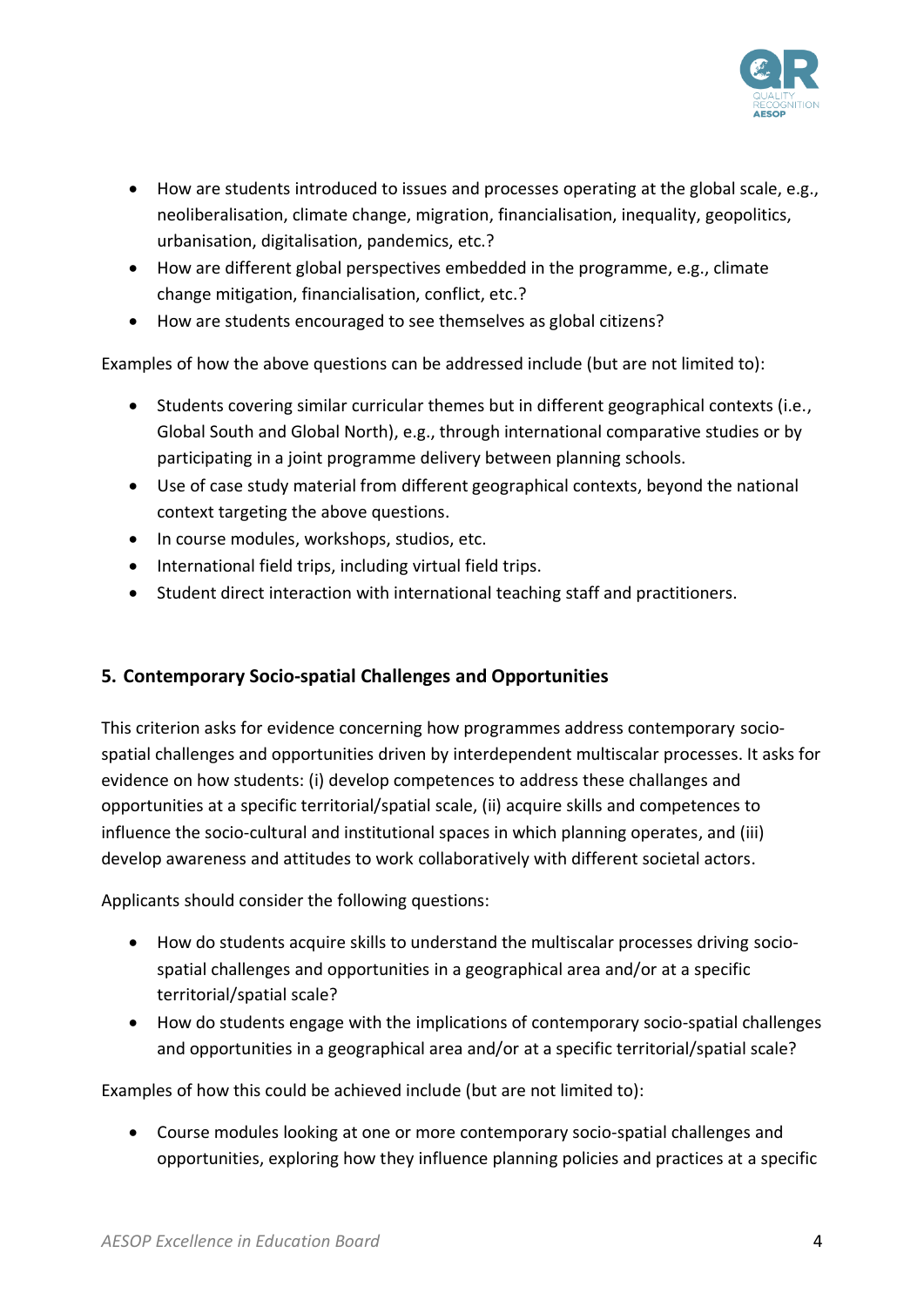

territorial/spatial scale(s). (e.g., students understanding how climate change is implicated in local flooding; how neoliberalisation is implicated in gentrification of a neighbourhood)

• Course modules looking at a specific territorial/spatial scale(s) and positioning them in a wider socio-spatial context, to build more robust approaches to meet specific development challenges. (e.g., students working on flooding issues connecting this to climate change; students working on gentrification and understanding how it is shaped by neoliberalisation)

#### **6. Cross-disciplinarity**

This criterion asks for evidence of different disciplinary knowledges, methods and orientations embedded in the programme and/or course and project modules, i.e., how the students become exposed to different disciplinary cultures and learn to integrate and critically assess the contribution of various disciplinary knowledge bases which are relevant to addressing planning issues. Cross-disciplinarity can include multi/inter/trans disciplinary approaches achieved through cross-disciplinary enquiries and tasks (NB The disciplinary diversity in teaching staff and student recruitment can only be a starting point).

Applicants should consider the following questions:

- What disciplinary knowledges, methods and action orientations are embedded within the programme and/or course and project modules?
- What pedagogic practices encourage students to integrate cross-disciplinary approaches into their thinking, problem-framing, and action orientations?
- How are different cross-disciplinary approaches brought into a programme and/or course and project module?

- Course and project modules integrating work by, for example, architects, economists, and climate scientists drawing on trans-disciplinary concepts and/or methods such as resilience, sustainability, justice, etc.
- Course and project modules exposing students to integration of different sectors and policies that draw on different disciplines/professions (e.g., engineering, geography, architecture, urban design, economics, policy sciences, environmental sciences, sociology, law, etc.).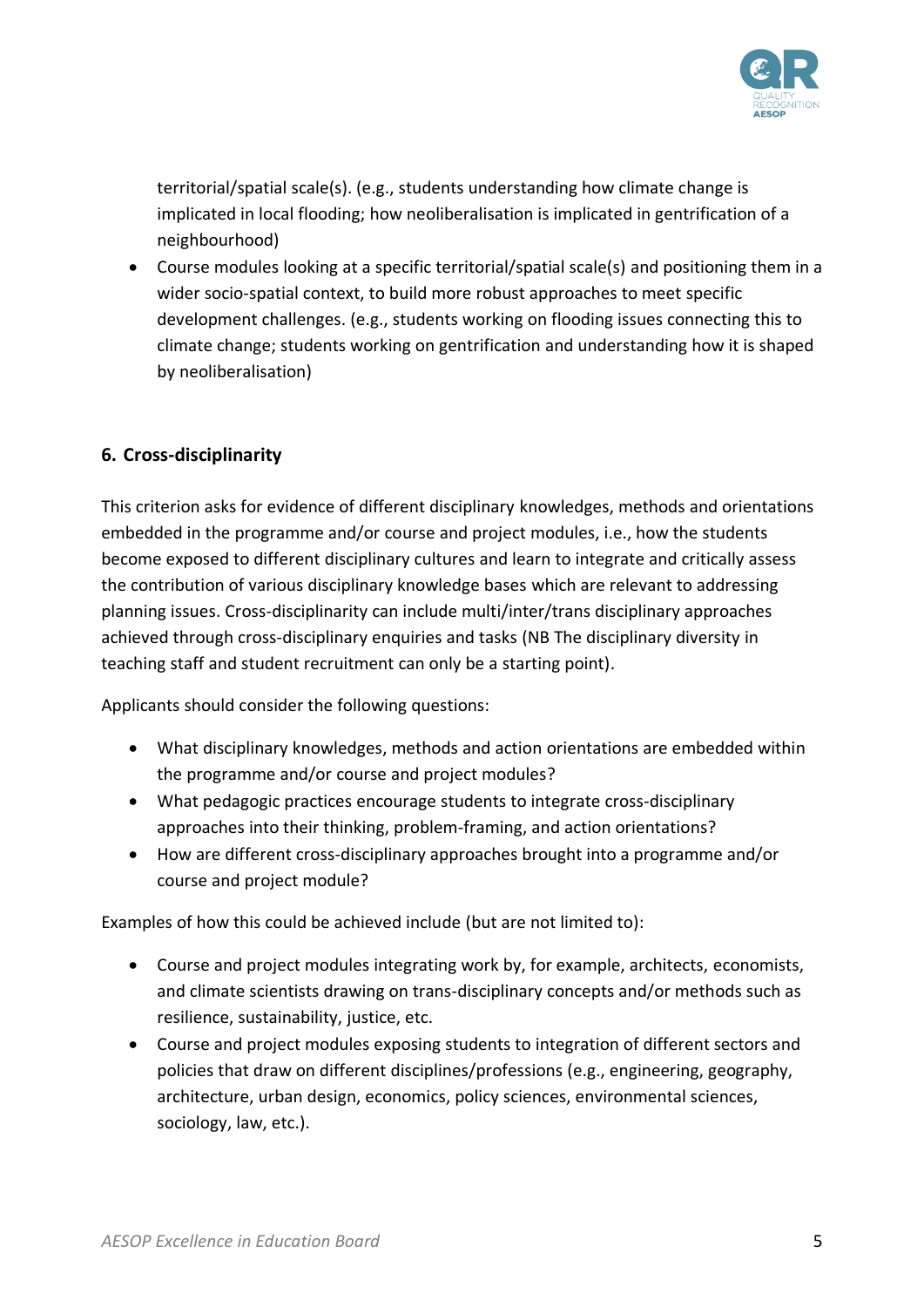

- Course and project modules (e.g., studio courses, problem-based courses) using pedagogies (e.g., role-play scenarios and group exercises mixing students with different disciplinary/professional backgrounds) that encourage dialogue between different disciplines.
- Course and project modules encouraging students to reflect on different disciplinary biases, strengths, and weaknesses of various disciplinary bodies of knowledge in planning (e.g., debate, group negotiation, simulation).

### **7. Research and Inquiry**

This criterion asks for evidence concerning how research and inquiry are embedded in the programme. The embedding of research and inquiry fosters a spirit of curiosity and critical thinking.

Applicants should consider the following questions:

- How are students encouraged to identify research problems and formulate research questions?
- How do students learn to design research and choose appropriate research methods?
- How does the programme provide opportunities for students to develop analytical and critical research skills?
- How do students learn to articulate evidence-based arguments to different audiences?
- How do students learn to link research to societal impact?

- Workshops encouraging students to identify real-world planning problems and define associated research questions.
- Courses and project modules dealing with different methods of data collection and analysis (e.g., project-oriented, problem-based learning).
- Research-based teaching to demonstrate analytical and critical research and inquiry skills leading to evidence-based arguments.
- Student-led exhibitions, blogs, social media posts, newsletters, publications, etc.
- Student involvement in action research, intervention projects, living labs, etc.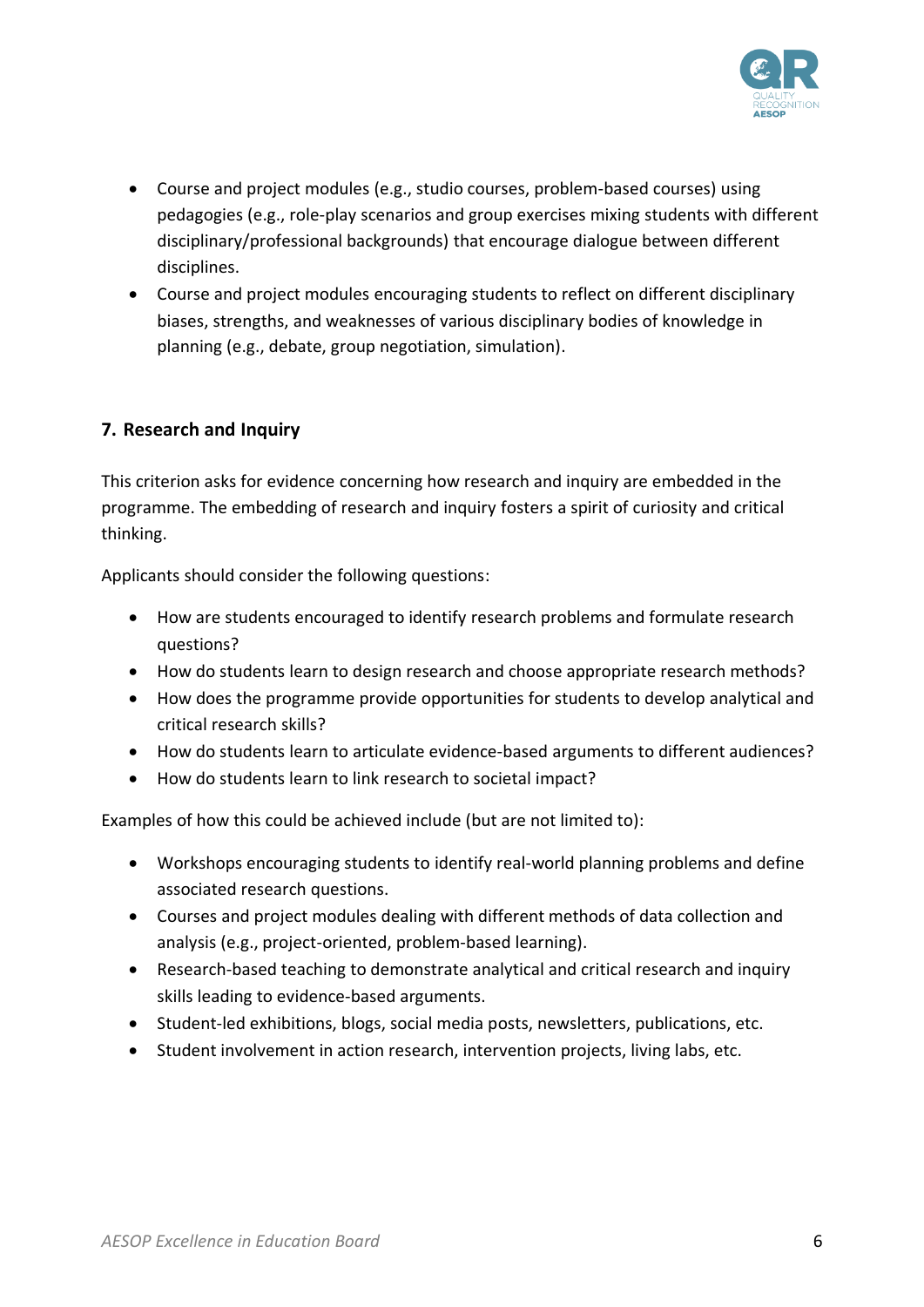

## **8. Practical Reasoning and Judgement**

This criterion asks for evidence illustrating how students develop practical reasoning drawing on a range of knowledges, skills, and ethical principles. Practical reasoning is about the capacity to make an informed, judicious evaluation/decision that can be implemented.

Applicants should consider the following questions:

- How is practical reasoning and judgement promoted through course and project modules?
- How are students given opportunities to test their practical reasoning and judgement?
- How do students learn to synthesise multiple knowledges and ethical principles as a basis for practical reasoning?

Examples of how this could be achieved include (but are not limited to):

- Group project work promoting practical reasoning (e.g., problem-based learning modules, simulations, etc.).
- Internships relevant for professional development where students develop their capacity for practical reasoning.
- Course and project modules combining theory and practice enabling students to learn with other stakeholders (e.g., citizens, planning practitioners, elected officials, consultants, developers, etc) involved in the modules.

### **9. Reflexive Praxis**

The criterion asks for evidence regarding how the programme curriculum stimulates reflection and self-evaluation within the complexity of a given situation. This is particularly relevant for practice-oriented courses (e.g., studio courses, living labs, simulation exercises or internships).

Applicants should consider the following questions:

- How are students equipped to make decisions within a practical situation and reflect on it?
- How is self-reflection encouraged on practical decisions made in a particular situation?
- How are students given opportunities to zoom out to the 'big picture' and debate the dilemmas and ethical implications of planning decisions made?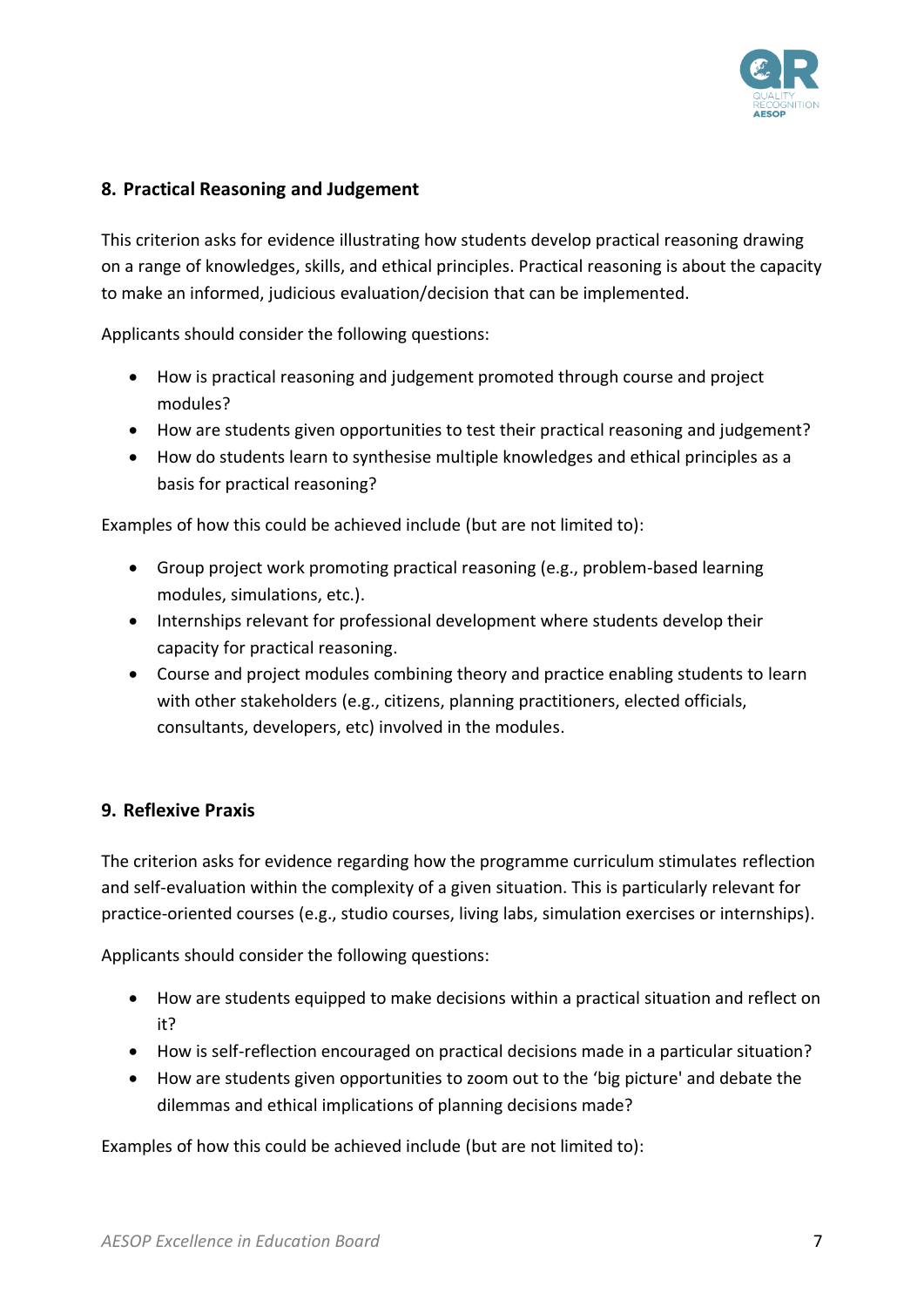

- Internships, project work, workshops, etc.
- Modes of reflection including self-reflection, peer assessment, reflective learning logs, group discussions, etc.

#### **10. Independent Learning and Group Learning**

This criterion asks for evidence concerning how students actively engage in taking the responsibility and initiative to manage their own learning. It asks for evidence showing how the programme enables students to become resourceful, lifelong learning professionals who can keep their knowledge constantly updated. This criterion also asks for evidence on how planning programmes enable the necessary conditions for group learning, where planning students improve their capacity to interact, collaborate and contribute to peer learning.

Applicants should consider the following questions:

- How do students set their own goals?
- What opportunities are given to students to develop their skills as independent learners?
- How is group work embedded in course and project modules?
- What opportunities are given to students to reflect on the quality of their independent or group work?

Examples of how this could be achieved include (but are not limited to):

- Opportunities that allow students to define and explore their own areas of interest and/or their role in a team (e.g., dissertations, problem-based learning, project work, electives, living labs).
- Self-evaluation and peer-evaluation exercises that demonstrate independent and/or group learning.

### **11. Student Diversity**

This criterion asks for evidence illustrating how the programme recognises the benefits and address the challenges of student diversity (e.g., cultural background, academic background, knowledge and skills, gender, etc.).

Applicants should consider the following questions: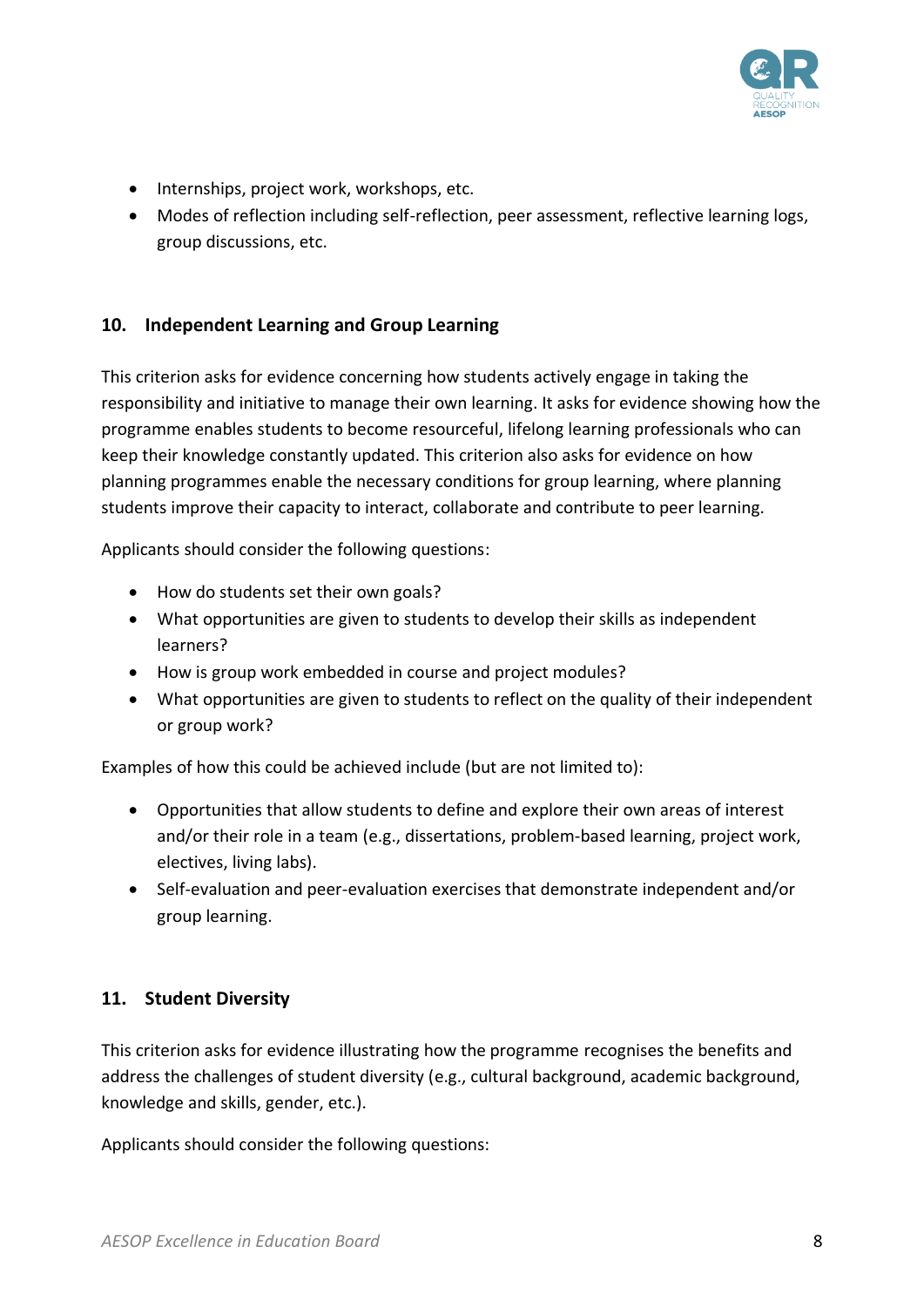

- What safeguards and mechanisms exist to address the challenges of student diversity?
- How are students provided with environments where they can discover and confidently draw on their own identities, abilities, and experiences?

Examples of how this could be achieved include (but are not limited to):

- Disability resource centres, counselling services, accessibility guidelines for teaching materials.
- Instances creating exposure to and awareness about cultural diversity (e.g., student exchanges, international internships, international comparative planning courses, group discussions).
- Assessment regimes that are inclusive of a diversity of learners.

## **12. Student/Alumni/Employer Engagement in the Development of the Programme Curriculum**

This criterion asks for evidence detailing student/alumni/employer engagement in curriculum development at the programme level. The challenges involved in keeping planning education relevant, demand constant review of curriculum formats and content as well as continuous development of innovative and suitable pedagogies.

Applicants should consider the following questions:

- How is feedback from students/alumni/employers sourced and embedded in the development of the programme curriculum?
- How are dialogue and debate between planning education and practice facilitated and conducted in the development of the programme curriculum?

- Regular student assessments, surveys, and evaluations of programme, course, and project modules.
- Institutional forums such as study board and programme committees comprised of teaching staff, students, professional bodies, and practitioners.